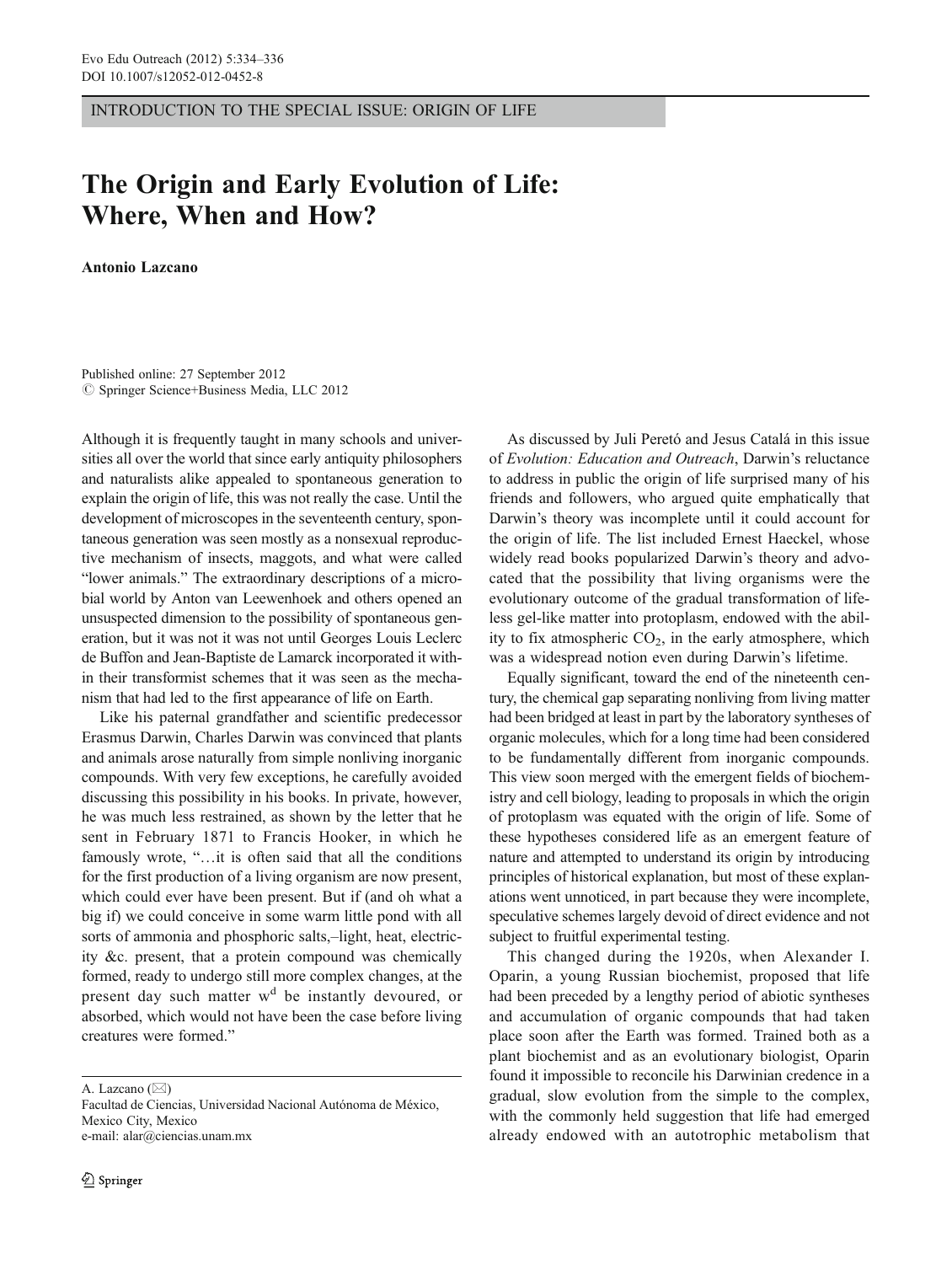included photosynthetic pigments, enzymes, and the ability to synthesize organic compounds from  $CO<sub>2</sub>$ .

Based on the simplicity and ubiquity of fermentative reactions and on a detailed analysis of chemical synthesis and astronomical observations, Oparin attempted a theoretical reconstruction of the conditions of the primitive Earth and the evolution of organic molecules into pre-cellular systems, from which anaerobic cells that nourished themselves from the soup had evolved. Some time after, the English geneticist and polymath John B. S. Haldane independently proposed a somewhat similar scheme, suggesting that a  $CO<sub>2</sub>$ -rich atmosphere had facilitated the formation of organic compounds, assuming that viruses represented an intermediate step in the transition from the prebiotic broth to the first cells.

Oparin and Haldane sustained their proposals in part by the striking nineteenth century laboratory syntheses of biochemical compounds achieved by Wöhler, Strecker, Butlerow, and others, but the experiments of the founders of organic chemistry were not laboratory simulations of Darwins's warm little pond. The starting point of prebiotic chemistry is the 1953 Miller–Urey experiment, and the laboratory simulations that followed it soon led to the demonstration that many other monomers of biochemical significance could be readily synthesized under putative primitive conditions. As summarized here in the contribution by H. James Cleaves, the easiness of formation under a wide variety of conditions of amino acids, purines, and pyrimidines strongly suggests that these molecules, together with urea, carboxylic acids, sugars, aliphatic and aromatic hydrocarbons, and branched and straight fatty acids, including some which are known to form bilayered membranes, were components of the prebiotic broth.

As suggested by Juan Oró in 1961, the collisions of cometary nuclei against the primitive Earth, combined with the contribution from other extraterrestrial bodies such as meteorites and interplanetary dust, may have also spiked the primitive broth with extraterrestrial organic compounds. Regardless of their ultimate origin, simple organic compounds dissolved in the primitive oceans or other bodies of water would need to be concentrated and polymerized by simple physicochemical mechanisms.

Regardless of its ultimate sources, the organic material that may have accumulated on the early Earth before life existed very likely consisted of a wide array of different types of compounds, including many of the simple compounds that play a major role in biochemistry today. However, one must be cautious, especially when teaching to students the state of the art of prebiotic chemistry. The use of terms like "primitive soup," "primordial broth," or "Darwin's warm little pond" has led in some cases to major misunderstandings, including the simplistic image of a worldwide ocean, rich in self-replicating molecules and accompanied by all sorts of biochemical monomers. The phrase "Darwin's 'warm little pond,'" which has

long been used for convenience, refers to parts of the hydrosphere where the accumulation and interaction of the products of prebiotic synthesis may have taken place. Equally important, the fact that a number of molecular components of contemporary cells can be formed nonenzymatically in the laboratory does not necessarily means that they were also essential for the origin of life or that they were available in the prebiotic environment. It is difficult to assess the complexity of the primitive soup, which very likely included organic and inorganic chemical species spiked with metallic ions, but not all the compounds or molecular structures found today in even the simplest prokaryotes. How these abiotic organic constituents were assembled into polymers and then into the first living entities is currently one the most challenging areas of research in the study of the origin of life.

As underlined by Cleaves, the remarkable coincidence between the molecular constituents of living organisms and those synthesized in prebiotic experiments is too striking to be fortuitous, and the robustness of this type of chemistry is supported by the occurrence of most of these biochemical compounds in the 4.5-billion-year-old Murchison carbonaceous chondrite and in other carbon-rich meteorites, which are indicative of the chemistry of the primitive Solar System. How life first evolved is not known, but analysis of carbonaceous chondrites and the laboratory simulations of the primitive Earth suggest that prior to the emergence of the first living systems, the prebiotic environment was endowed with: (a) a large suite of organic compounds of biochemical significance; (b) a wide array organic and inorganic catalysts, including cyanamide and other HCN derivatives, metallic ions, sulfur-rich minerals, and clays; (c) purines and pyrimidines, i.e., the potential for template-dependent polymerization reactions; and (d) membrane-forming compounds.

Indeed, catalysis, replication, and membranes are properties that we associate with living entities, as shown by discussion on metabolism, reproduction, and cell structure. The evidence summarized here suggests that the emergence of the first life forms required not the appearance of a single living molecule but the simultaneous coordination of many different components in a confluence of processes. As B. Vlaardingerbroek discusses in his paper on the sorites paradox, first stated by the post-Socratic Greek philosopher Eubulides of Miletus, this is the point of transition between the opposite ends of a continuous process. Addressing this issue in the classroom can provide a perspective for a proper recognition that life is the outcome of an evolutionary process constrained by the laws of physics and chemistry and can lead to the acceptance that many properties associated with living systems, such as replication, self-assemblage, or catalysis are also found in nonliving entities. Some systems may not be "half-alive," but they can exhibit some of the properties we associate with living entities, like selforganization, replication, or Darwinian evolution.